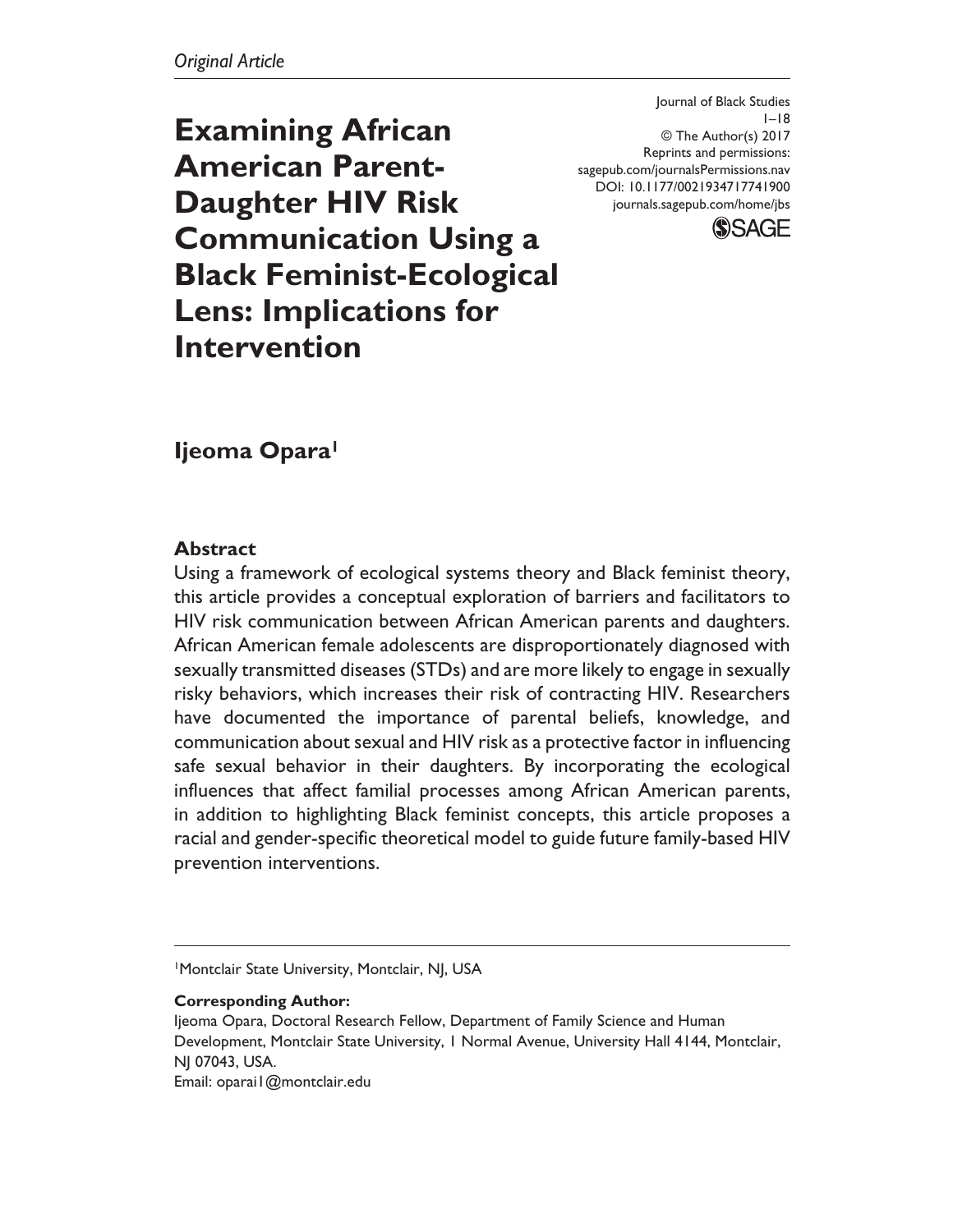### **Keywords**

HIV/AIDS, Black feminism, ecological systems, parenting, African American adolescents

## **Background**

African American female adolescents are at increased risk of contracting HIV compared with female adolescents of other racial and ethnic groups. This increased risk arose from the multiple contextual factors of sociohistorical trauma, sexual exploitation of African American women, and lack of community resources in the neighborhoods where African American female adolescents primarily reside (P. H. Collins, 2000; Wallace, Townsend, Glasgow, & Ojie, 2011). Compared with other ethnic groups, African American female adolescents are also more likely to have an early sexual debut, have multiple sexual partners, and engage in risky sexual behaviors such as not using a condom or engaging in sex while under the influence of drugs and alcohol (Jackson, Seth, DiClemente, & Lin, 2015). High-risk sexual behavior is one of the leading causes of morbidity and mortality among African American female adolescents (Centers for Disease Control and Prevention [CDC], 2013a). Of African American female adolescents (aged 14-19 years), 44% have had at least one sexually transmitted disease (STD; CDC, 2013b). Consequently, adolescents exposed to an STD have a higher chance of contracting HIV, due to repetitious behaviors and community influences (Raiford, Seth, & DiClemente, 2013). African American adolescents often learn about sexual behaviors from peers, their community, and family (Aronowitz, Rennells, & Todd, 2006). Because they tend to live in socioeconomically disorganized neighborhoods and are more likely to obtain sexual partners from their direct environment, which often lack resources in reducing HIV risk, they are at a heightened disadvantage and at greater risk of contracting HIV (M. L. Collins, Baiardi, Tate, & Rouen, 2015; Floyd & Brown, 2013).

### *Parental Influence on Sexual Behavior in Female Adolescents*

Understanding the context of parental influence on the sexual behaviors of African American female adolescents can prove to be beneficial in alleviating risk. The most effective family processes that have been shown to reduce HIV risk are (a) parent-child closeness (Murphy, Roberts, & Herbeck, 2012), (b) parental monitoring (Bettinger et al., 2004; Romer et al., 1999), (c) parental modeling (Whitbeck, Simons, & Kao, 1994), (d) parental disapproval (Dittus & Jaccard, 2000; Khurana & Cooksey, 2012), and (e) parent-child sexual-risk communication (Cederbaum, Hutchinson, Duan, & Jemmott, 2013; Guilamo-Ramos, Lee, & Jaccard, 2016).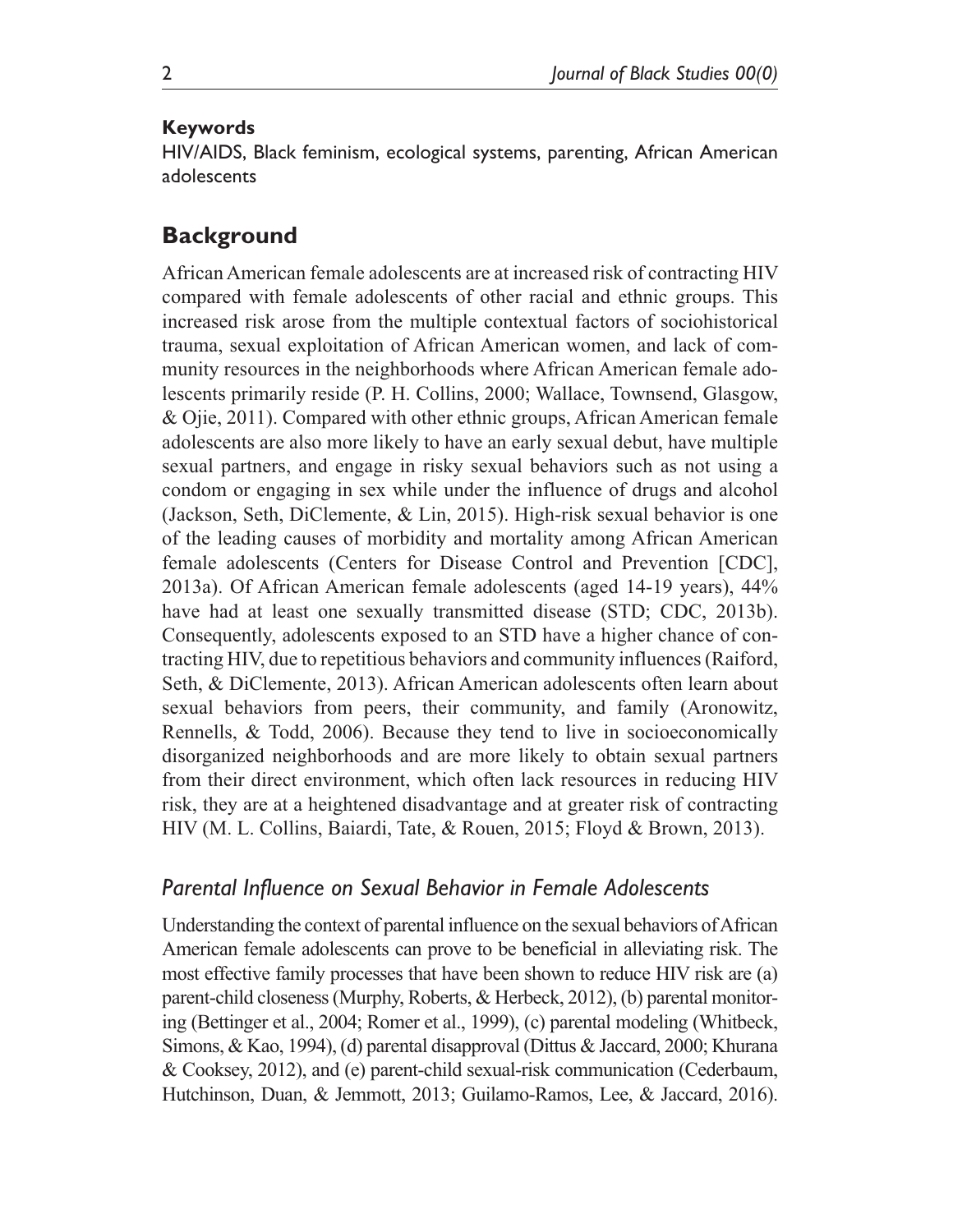However, no identified processes contribute individually to sexual-risk reduction without parent-child communication, which is most crucial (Hutchinson, Jemmott, Sweet Jemmott, Braverman, & Fong, 2003). Without sexual risk communication, parental monitoring and parental beliefs regard sexual behavior have no relationship with sexually risky behavior in adolescent females (Romer et al., 1999).

The temporal relationship of parent sexual-risk communication with daughters is also important to reduce adolescent sexual-risk behavior. Research with high-risk minority adolescents demonstrated that parent-adolescent discussions about sex are most effective when they occur before the first sexual encounter (Guilamo-Ramos et al., 2016; Hutchinson et al., 2003). Beyond direct effects on adolescent sexual behavior, parent-adolescent communication about sex relates to mediating variables such as attitudes about HIV (Cederbaum et al., 2013), abstinence values (Miller, Forehand, & Kotchick, 1999), and intentions to abstain (Miller, Clark, & Moore, 1997). Also, such communication moderates relationships between other variables and adolescent sexual activity such as peer norms, which align strongly with sexual behavior for adolescents who did not discuss sex or condoms with their parents (Holman & Kellas, 2015).

# *Barriers to Parent-Daughter Communication in African American Families*

Studies have identified common barriers that prevent parents from engaging in sexual-risk communication with their daughters: (a) self-efficacy, (b) parent-daughter closeness, (c) lack of HIV/AIDS and STD knowledge, (d) lack of effective strategies to avoid risky sexual behavior, and (e) parental beliefs (Dilorio et al., 2001; Guilamo-Ramos, Jaccard, Dittus, & Gonzalez, 2008; Jaccard, Dittus, & Gordon, 2000; Wilson, Dalberth, Koo, & Gard, 2010). Adolescents who are more likely to receive information regarding sex from their peers, community, and media instead of their parents risk receiving false information about sex.

Intervention programs that incorporate family-based community work have shown that adolescents' improved knowledge about sexual risk lead to fewer sexually risky behaviors (Aronowitz et al., 2006; Dittus, Miller, Kotchick, & Forehand, 2004; Hutchinson et al., 2003). In addition, studies examining parents who have successfully discussed sexual risk with their daughters described strategies to overcome barriers such as reading to enhance knowledge, asking their children about topics covered in their sexeducation classes, and using events from their community, news broadcasts, and television shows to initiate conversations (Guilamo-Ramos et al., 2006; Rosenthal, Feldman, & Edwards, 1998).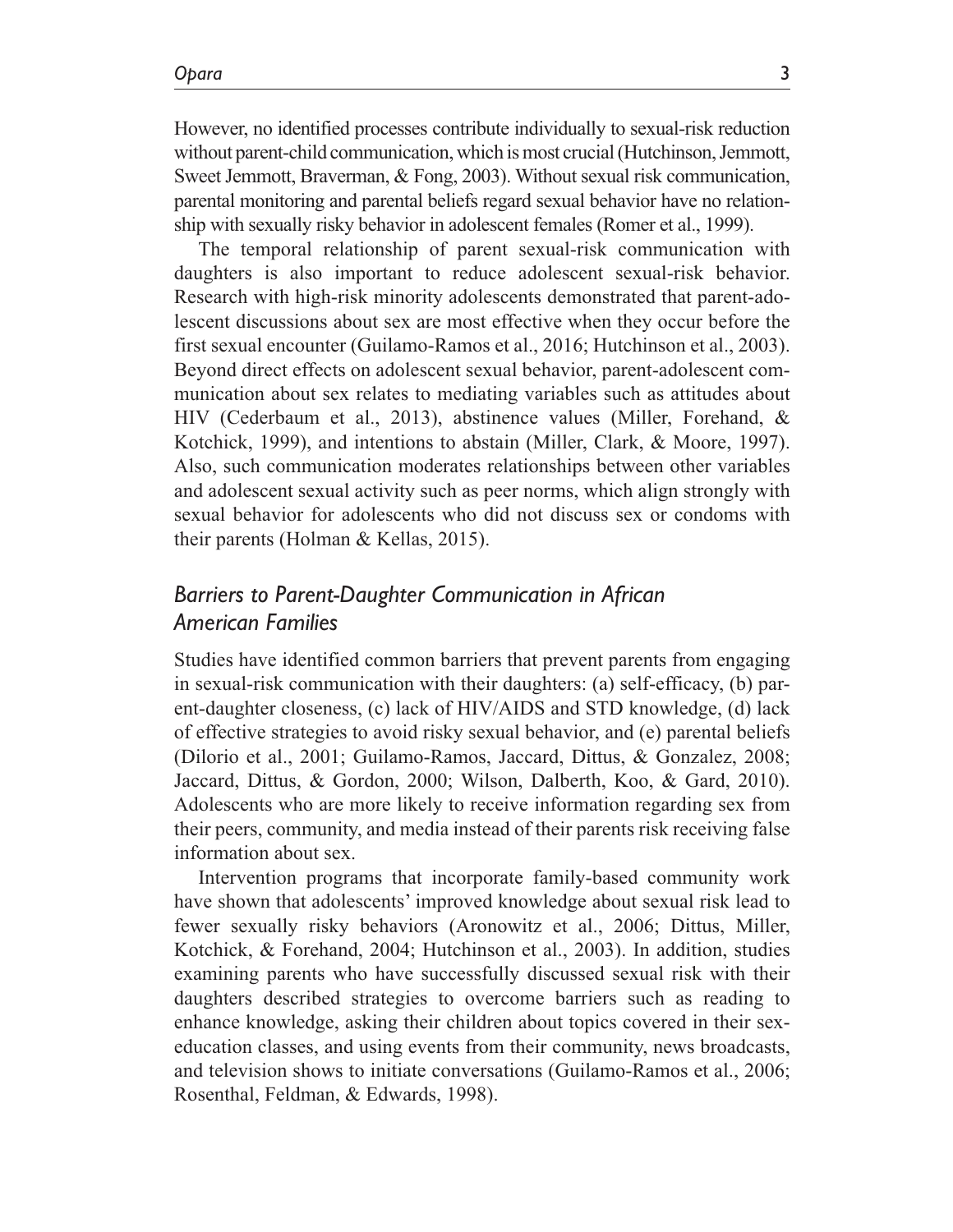In examining parent-daughter HIV risk communication for African American female adolescents, the theoretical model proposed is comprised of two theories: ecological systems theory (Bronfenbrenner, 1979, 1986) and Black feminist theory (Combahee River Collective, 1979; Davis, 1981; hooks, 1984). Both theories aid in examining contextual and sociohistorical factors that have shaped African American female adolescents' susceptibility to HIV and the impact of family processes that lead to increased HIV risk in African American female adolescents.

## **Theoretical Framework**

### *Ecological Systems Theory*

Bronfenbrenner's (1979, 1986) ecological systems model does not describe family processes, rather, it provides a framework on how external systems and environments influence family processes. Incorporating ecological systems theory aids in understanding not only HIV susceptibility in African American female adolescents but also how contextual factors shape parental processes that can impede parent-child sexual-risk communication. External influences can affect families' capacity to foster the healthy development of children. The context of individual development can expand to family development in that the individual is involved in five interrelated environmental systems (Bronfenbrenner, 1979, 1986)

The microsystem is a pattern of activities, social roles, interpersonal relations, and adolescent experiences in a given face-to-face setting with physical, social, and symbolic features (Bronfenbrenner, 1979, 1986). In human development and family science, the family is primarily nested in the microsystem. The mesosystem has interlocking systems of microsystems and processes in two or more settings surrounding the developing adolescent. Examples involve relations between school and home, school and neighborhood/community, and family and peers, nested in the mesosystem. The exosystem comprises linkages and processes between two or more settings, at least one of which does not contain the child but indirectly influences processes in the immediate setting of the child, such as a parent's loss of employment, working long hours, or loss of housing. Exosystem disruptions can affect family processes identified to shape sexual behavior in adolescent females (Hutchinson et al., 2003). The immediate environment, such as neighborhood, also influences parental processes including parental monitoring and supervision, parental warmth, and parental harshness and control (Guilamo-Ramos et al., 2006). Differences in parenting practices as a function of neighborhood of residence such that parents living in low-income and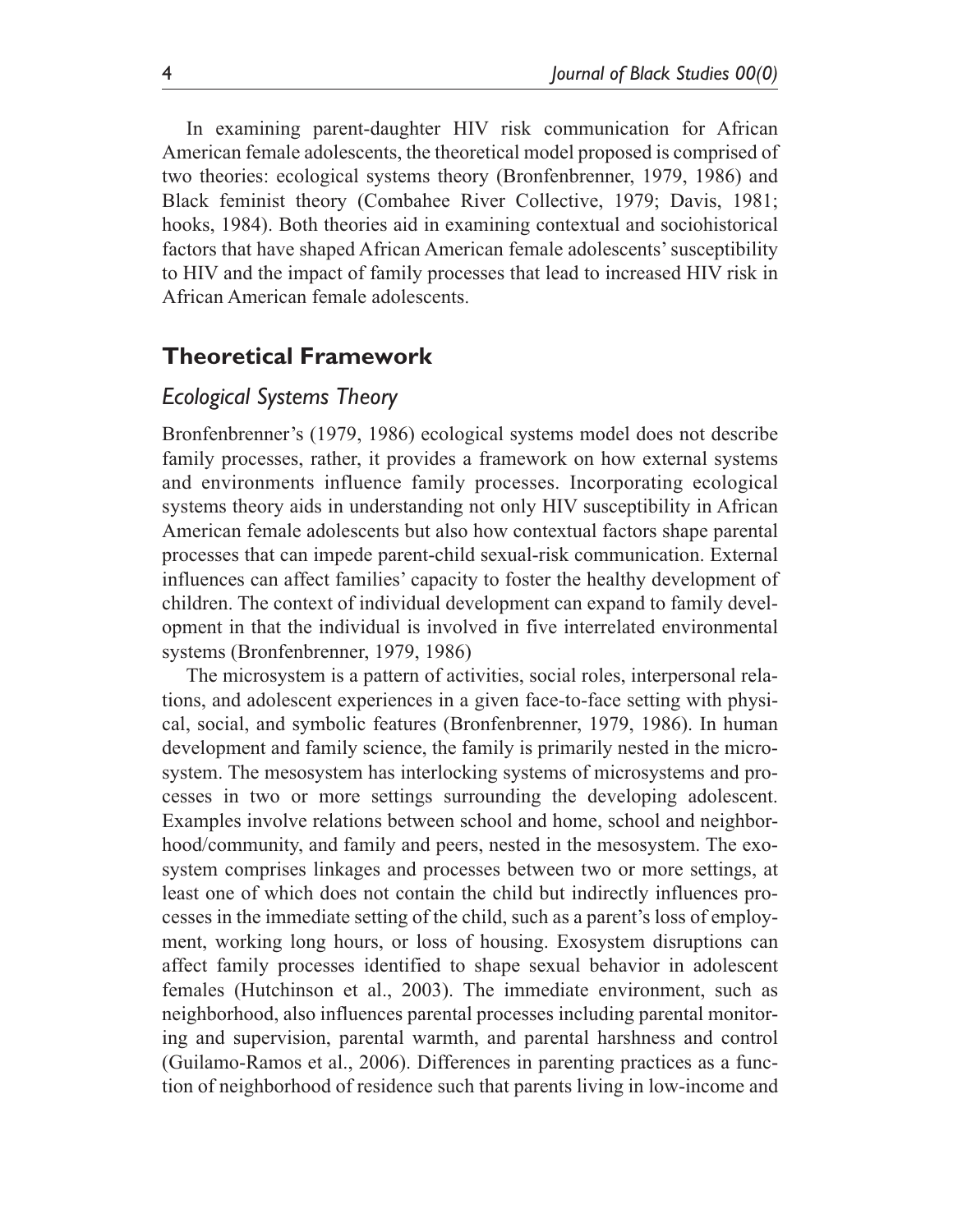hazardous neighborhoods are more likely to use restrictive parenting practices and less parental warmth than parents living in middle-income or affluent neighborhoods where children have less adverse behavioral outcomes (Leventhal & Brooks-Gunn, 2000).

The macrosystem consists of all systems shaped by beliefs, historical events, community resources, and cultural values of the overarching society and affect the healthy development of African American female adolescents. The U.S. macrosystem includes slavery and historical roots in racism that contribute to the inequities that African American families face which increase HIV risk: (a) lack of quality health care access, resulting in health disparities; (b) financial and economic inequalities; and (c) educational disparities. The chronosystem involves the influence of changes and continuities over time (Bronfenbrenner, 1986). Normative (school entry, puberty, entering the labor force, marriage, retirement) and nonnormative (death or severe illness in the family, divorce, moving to a new neighborhood, war) transitions can indirectly influence family processes. In shaping sexual behavior in African American adolescents, normative transitions, such as puberty, affect how female adolescents are viewed, leading them to feel pressured to engage in sexual behaviors before feeling adequately prepared.

### *Limitations of Ecological Systems*

The lived experiences of African American female adolescents and women are so unique that even a macrolevel theory such as ecological systems theory (Bronfenbrenner, 1979, 1986) needs modification to effectively address the complex nature of the phenomena. It is essential to use a theory that acknowledges the heterogeneity in African American female adolescents, acknowledges their lived experiences, enhances parent-daughter sexual-risk communication, and addresses HIV risk susceptibility in this population.

Viewing the phenomena through an ecological systems lens brings attention to the larger context of multiple systems that affect African American female adolescents and their families. Historically in family science, feminist theorists argued that theoretical frameworks typically neglect or distort women's experiences in families (Acker, 1973; Boss, Doherty, LaRossa, Schumm, & Steinmetz, 2004). Feminist theorists noted that mainstream theoretical approaches either ignore or put forth problematic conceptualizations of power, and family science pays insufficient attention to sociocultural and historical contexts (Boss et al., 2004, p. 600). Due to conflicts in feminism and family science, incorporating ecological systems theory and feminist theory aids in acknowledging the lived experiences of female adolescents, women, and historical events that have contributed to their marginalized status.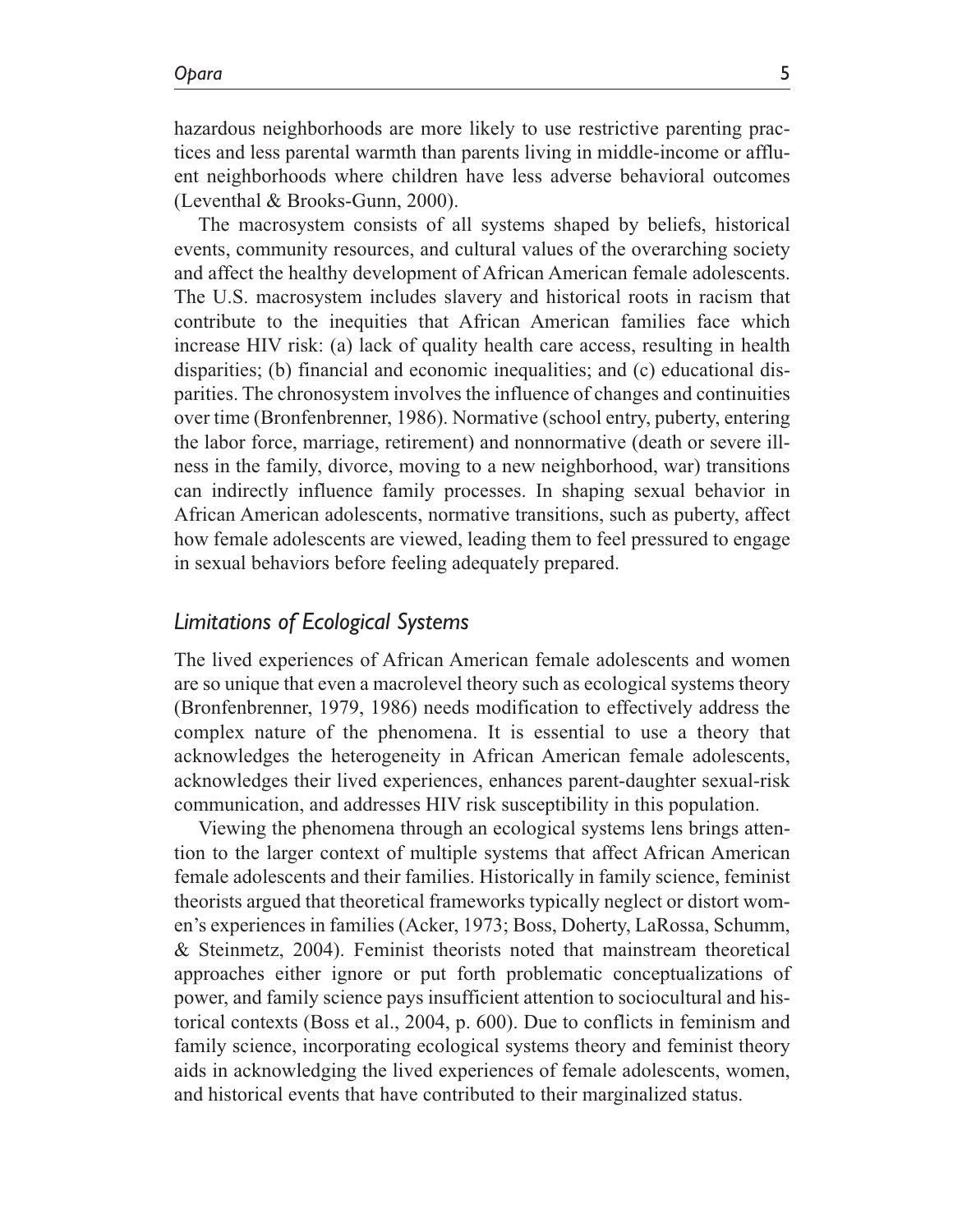## *Black Feminist Theory*

In examining the lived experiences of African American female adolescents, it is important to understand the historical and sociocultural contexts that have shaped the views of African American women. Output derived from Black feminist theory allows women to critically examine HIV susceptibility in African American female adolescents (Lavee & Dollahite, 1991). A Black feminist theoretical framework provides a sociohistorical lens to the experiences of African American female adolescents and their families. Black feminist theory is grounded in five core constructs: (a) acknowledging Black women's historical struggle against multiple oppressions; (b) acknowledging that Black women and their families consistently negotiate the intersections of race, ethnicity, gender, sexual orientation, and class; (c) eradicating malignant images of Black womanhood; (d) incorporating activist perspectives into research by cocreating knowledge with informants and consciousness raising; and (e) promoting empowerment in Black women's lives (P. H. Collins, 1991; Combahee River Collective, 1979).

Key assumptions of Black feminist theory include the following: (a) Black feminism assumes that race, gender, and class are constantly intersecting and, therefore, have a unique impact on the identity and view of Black girls and women; (b) the historical sexual exploitation of Black women, stemming from slavery, contributes to present-day racist and sexist stereotypes of Black girls and women due to the unique gender and racial specific experiences; (c) Black women cannot focus exclusively on their oppression as a woman or their oppression as being Black; (d) Black women's U.S. social status provides distinctive experiences that offer a different view of reality than that available to other groups; (e) Black women possess a unique set of shared experiences, based on common perceptions of Black women as a group; and finally, (d) Black women can only be emancipated when all systems of oppression are eliminated (P. H. Collins, 1991; Combahee River Collective, 1979).

The historical, sociocultural, and racial context of the experiences of African American women has contributed greatly to the HIV/AIDS and STD epidemic. African American women have been historically sexually exploited in the United States for multiple generations since the 1600s (Andersen & Collins, 2014). Although African American men and women suffered greatly, enduring physical, mental, and emotional abuse during slavery, the treatment of enslaved women was unique and specific, due to their gender (Andersen & Collins, 2014). Negative stereotypes of African American women stem from the residual effects of slavery and contribute to oversexualized perceptions and expectations placed on African American girls and women. Black feminism (P. H. Collins, 2000; Davis, 1981; hooks, 1984; Lorde, 1984) emerged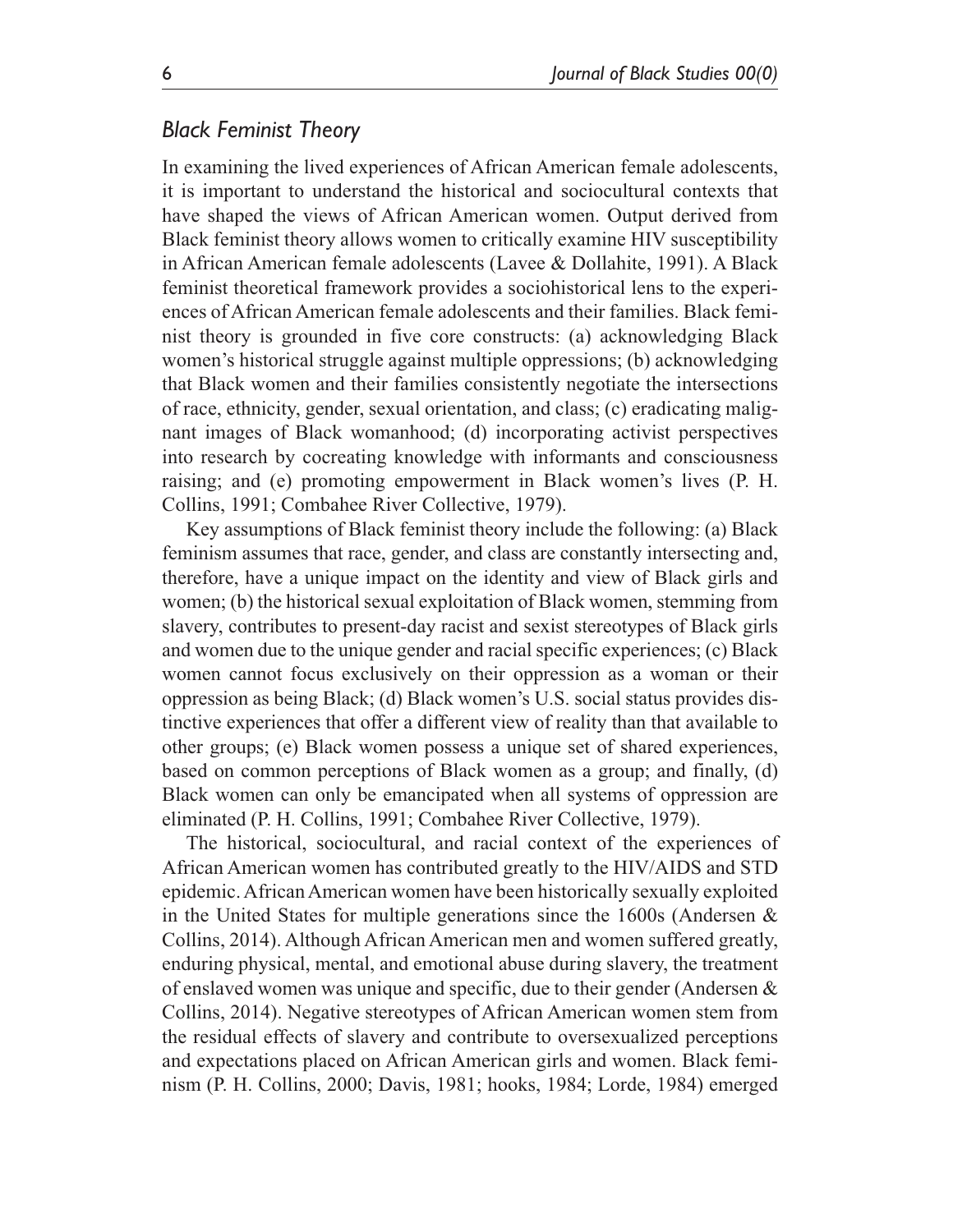from the need to discuss interlocking identities of race, class, and gender and to validate the lived experiences of Black women that cannot fit into a single categorical axis (Crenshaw, 1989).

### *Ecological Systems Through a Black Feminist Lens*

Whereas ecological systems can be viewed as an overarching macrotheory (Few, 2007), Black feminism, as a standpoint theory, offers a theoretical framework for why African American female adolescents are at increased risk of contracting HIV. Individuals learn to perceive the world and themselves from the perspective of their social group, including its history. Group characteristics such as race and gender shape group members' knowledge and actions (P. H. Collins, 1991). Black feminism reflects complex interactions among historical, institutional, legal, and cultural factors whereas ecological systems theory (Bronfenbrenner, 1979, 1986) emphasizes how change or conflict in any one system ripples throughout other layers, thereby affecting human development.

In studying African American female adolescent development, a researcher must look not only at the child and her immediate environment but also at the interaction of systems in the larger cultural environment. Black feminism requires a critical analysis of these multiple layers as they relate to the individual, her family, and to the groups of which the individuals are a part (Few, 2007). Examination of the mesosystem and macrosystem may reveal not only historical institutional discrimination but also the evolution of identity development in African American female adolescents (e.g., standpoint). Thus, ecological theory provides support in acknowledging the historical context of the adolescent and the increase of HIV susceptibility in this group.

# *Applying Theory to a Family Intervention for African American Female Adolescents*

HIV-risk-reduction interventions focus primarily on promoting safe sex and abstinence but do not consider social factors and external processes that contribute to sexual risk. Environmental context impacts low-income African American women's likelihood of HIV infection (Gentry, Elifson, & Sterk, 2005). Black feminist theorists shaped a five-theme approach to analyze African American women's experiences: (a) self-definition and self-valuation; (b) interconnecting race, class, and gender; (c) unique experiences in the United States; (d) controlling images constructed for African American girls and women; and (e) structure and agency as a platform for social change (P. H. Collins, 2000; hooks, 1984; Lorde, 1984). Psychological theories often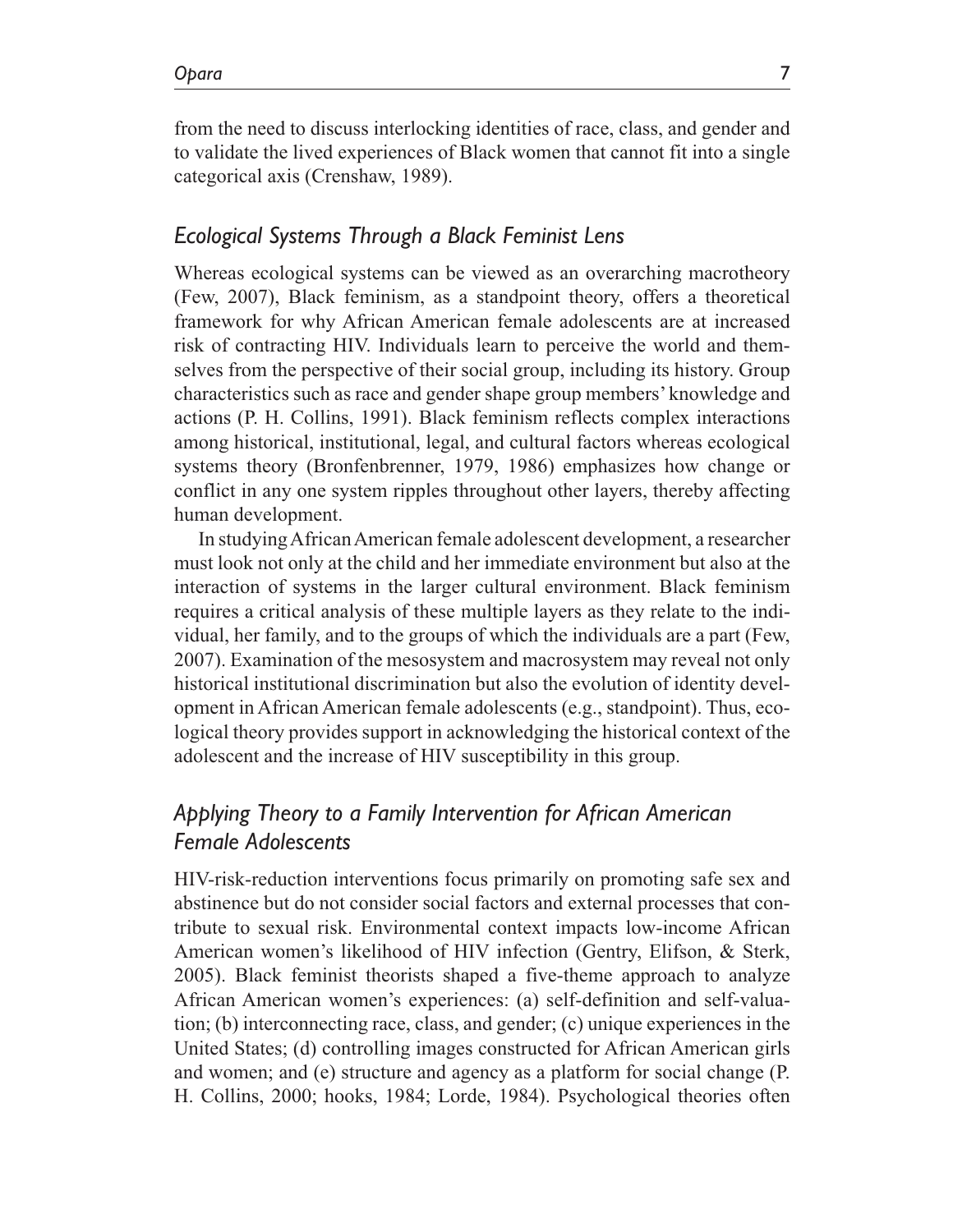rest on limited culturally relevant information, failing to acknowledge that low-income women risk contracting HIV in different ways that are often ignored in HIV risk interventions, assuming they are a homogeneous group (Gentry et al., 2005).

Gentry et al. (2005) offered ways to address external familial processes in HIV-risk-reduction interventions that contribute to risky behaviors such as lack of familial relationships and less stigmatizing interactions. Interventions can target specific group differences. Specific, modifiable techniques must address HIV risk reduction in low-income African American women through analysis of their unique experiences. Social needs are important in HIVintervention research, relationship, and familial ties that are more important to participants than using HIV risk strategies. Black feminism allows HIVrisk-reduction programs to tailor strategies to gender, class, and race, specific to African American girls and women (Gentry et al., 2005).

M. L. Collins et al. (2015) examined the social realities of African American female adolescents and social influences that affect their sexual health. The study used Black feminist theory as a guide and Photovoice (Wang, 1999) as a methodology. The study of eight African American girls, aged 15 to 19 years, found that peers, environment, social media, and family connectedness shaped participants' sexual behavior. Maternal connectedness and mother-daughter communication according to participants were most important in reducing sexual behavior in African American female adolescents. Photovoice provided participants with the ability to share their lived realities from their own perspectives, crucial concepts of Black feminist theory.

Researchers may ignore the interlocking systems of oppression that contribute to high-risk negative sexual behavior. Black feminism acknowledges the gap in research that ignores interlocking systems of oppression—racism, sexism, and classism—that contribute to high-risk sexual behavior that is specifically unique to African American female adolescents.

# *Mediating Variables in Safe Sexual Behavior in African American Female Adolescents*

Although parent-child sexual-risk communication aligns with decreased sexually risky behaviors in adolescents, mediating factors such as self-efficacy in African American daughters contribute to the likelihood of engaging in safe sexual behaviors (Hutchinson et al., 2003; Kalichman et al., 2002; C. M. Mitchell, Kaufman, & Beals, 2005; Rostosky, Dekhtyar, Cupp, & Anderman, 2008). Self-efficacy, an individual's belief in her ability to perform a particular behavior in a given situation, mediates the relationship between her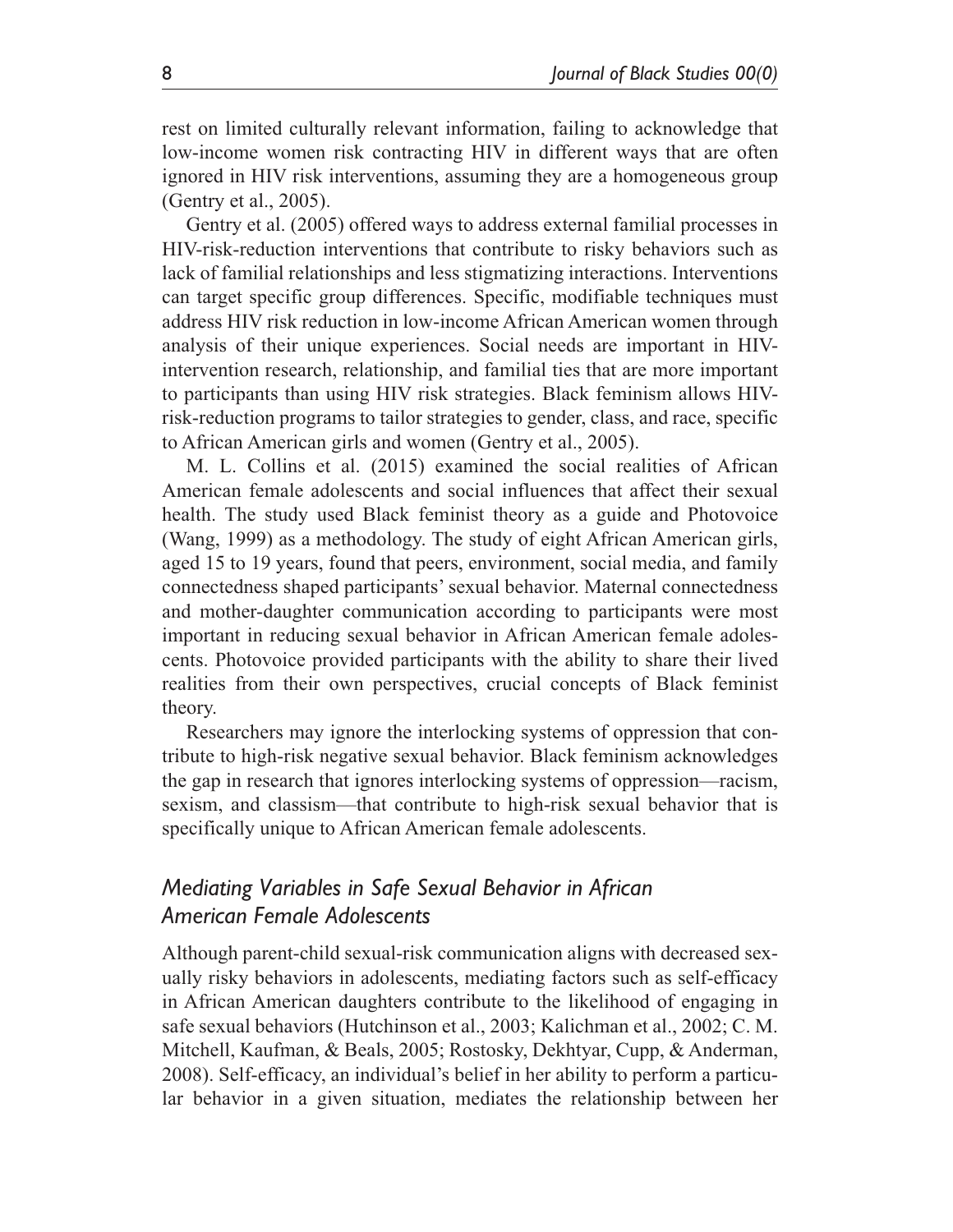knowledge and skills in performing a behavior and her actual performance of a behavior (Bandura, 1982). For example, condom-use self-efficacy aligns with less sexually risky behaviors in adolescent females who communicated with their mothers about sexual risk (Hutchinson et al., 2003). Self-efficacy to engage in safe sexual behaviors has been found in literature to be moderated by parental sexual-risk communication; thus, parents who communicate with their daughters increase their daughter's self-efficacy to engage in safe sexual behaviors (Guilamo-Ramos et al., 2016; Hutchinson & Cooney, 1998; Miller, Forehand, & Kotchick, 1999).

### *Paternal Influence on Adolescent-Female Sexual Behavior*

Limited research examines HIV risk communication from fathers to their daughters in African American families. Brown, Rosnick, Webb-Bradley, and Kirner (2014) aimed to explore the relationship between paternal sexual communication, content, and safe sex practices among African American women. The study found that paternal communication of self-worth aligned with higher levels of condom usage among women in the study. Qualitative analyses gave insight to paternal processes that would be useful in developing family HIV-risk-intervention programs by encouraging researchers to focus on empowering African American girls and women rather than to primarily focus on the negative attributes of heterosexual relationships, sex, and its possible dangers. The study suggests that not only is parental communication critical in reducing HIV risk behaviors but the content of communication is even more important. Overall, improving the self-esteem of African American female adolescents in addition to improving the quality of parentdaughter relationships may have a profound impact on sexual health outcomes.

### *Intervention Development*

Two family evidence–based interventions were used to incorporate measurable concepts that can be modified and adapted to parent-daughter interventions in African American communities.

Bronfenbrenner and Cochran (1976) developed *Family Matters*, a homebased parent-child intervention that trained neighborhood workers to increase parental involvement through the use of parent-child in-home activities. The goal of the intervention was to ultimately improve educational outcomes and foster healthy development in urban children. Home and community-based interventions allow researchers to examine the lived experiences of participants by being a part of their environment, discerning how multiple systems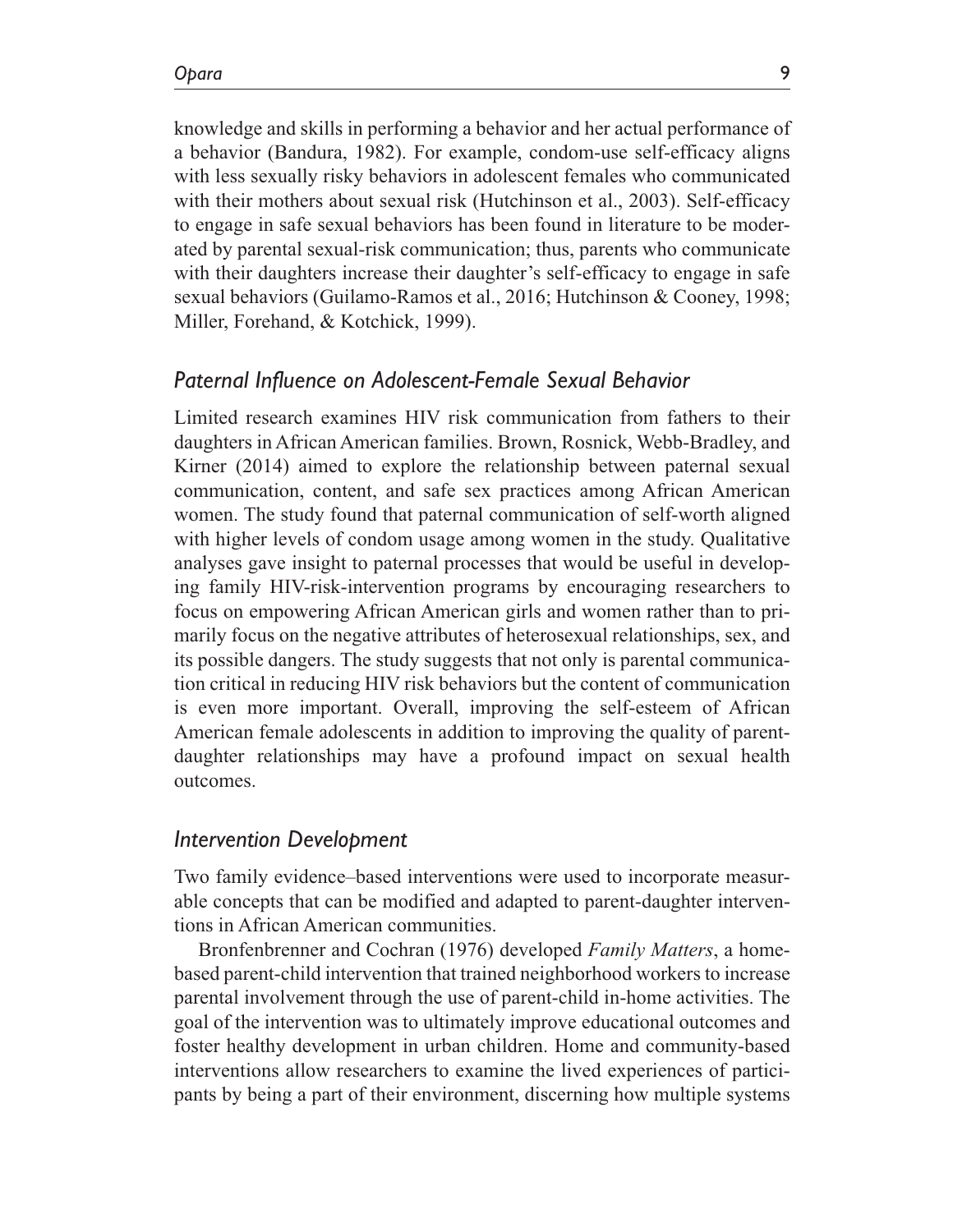in their neighborhoods directly impact family processes and development. The intervention used a strengths-based approach as trained neighborhood workers were to assume that parents are the experts on how to effectively raise their own children. In-home activities were heterogeneous in nature across participating families in the study. Trained workers initially collected information from parents on their view of the development of their child and encouraged parents to provide input for in-home parent-child activities. Parents who completed the intervention were more likely to have a higher sense of empowerment, and children in the study performed better in school than children who did not receive the intervention.

Guilamo-Ramos et al. (2011) created the *Families Talking Together* intervention to empower African American and Latina mothers to talk to children about sexually risky behaviors by increasing knowledge of adolescent sexual health disparities, improving adolescent self-esteem, and providing effective sexual-risk strategies. The intervention was designed to be implemented by mothers through the use of educational materials provided by a social work interventionist. All mothers in the study received a booster call approximately 1 month after they enrolled in the intervention and then another booster call after 5 months of enrollment. The purpose of the booster calls was to identify whether participants reviewed intervention materials and to provide support to mothers. Intervention materials included cultural and gender-specific information pertaining to adolescent sexual education, and communication strategies on how to discuss sexual risk with their children. Results from the intervention indicated that adolescents in the study were less likely to have sex than adolescents in the control group who did not receive the intervention.

This model was inspired by both the parent-child community-based interventions with the intent to improve HIV risk communication between African American parents and daughters.

With theoretical guidance from both ecological systems theory and Black feminist theory, I propose a parent-child intervention be developed specifically for African American female adolescents and their families. Through an ecological lens, the community-based intervention would take place in the family home, implemented by sexual health educators who are licensed social workers. Community organizations and neighborhood schools are expected to be involved in the intervention only to encourage school faculty and organizations to disseminate information and encourage parent-child sexual-risk and HIV-risk communication. Derived from *Family Matters* (Bronfenbrenner & Cochran, 1976), one of the goals of their intervention involved social exchange beyond the immediate family, such as the exchange of informal resources at schools and emotional support from neighbors and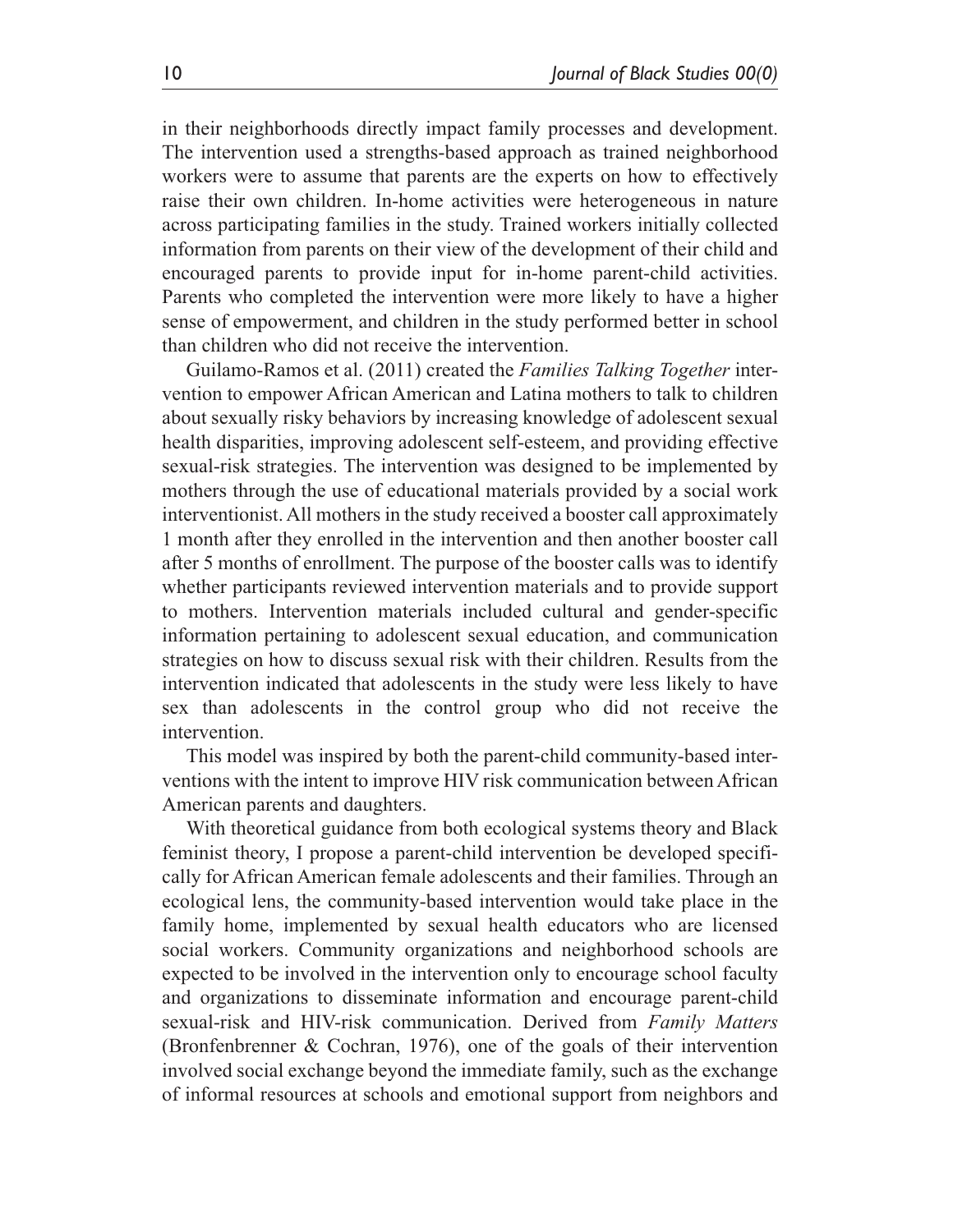



*Note.* SES = socioeconomic status.

other friends within their community. Thereby, strengthening mesosystem interactions in addition to alleviating parental stress by incorporating more supports and connection to valuable resources in their communities.

Intervention concepts derived from Black feminist theory involve discussing the history of Black women in the United States and how history influences HIV risk in African American female adolescents. Parents will learn how to discuss HIV risk with their daughters and how to become closer to their daughters by relaying messages of empowerment through communication (P. H. Collins, 1991; see Figure 1).

## *Methodology for Proposed Intervention*

Effective methodology in critical feminist theorizing is ideal in family science research to adapt an appropriate model: (a) centrality, normality, and value of women's (and girls) experiences that are primarily gender specific; (b) using gender as a basic organizing concept, emphasizing gender-power relations; (c) insisting that gender relations be analyzed in sociocultural and historical contexts; (d) acknowledging the unique familial structure that challenges heterosexual normativity, class, and culture; and (e) emphasizing social justice and social change (Boss et al., 2004; Eichler, 1988). In using feminism in family science work, gender should not be limited to an individual or particular adolescent but expanded to include the familial network and macro sociocultural contexts. Researchers should use a variety of traditional (e.g., interviews, surveys, and ethnographies) and nontraditional (e.g.,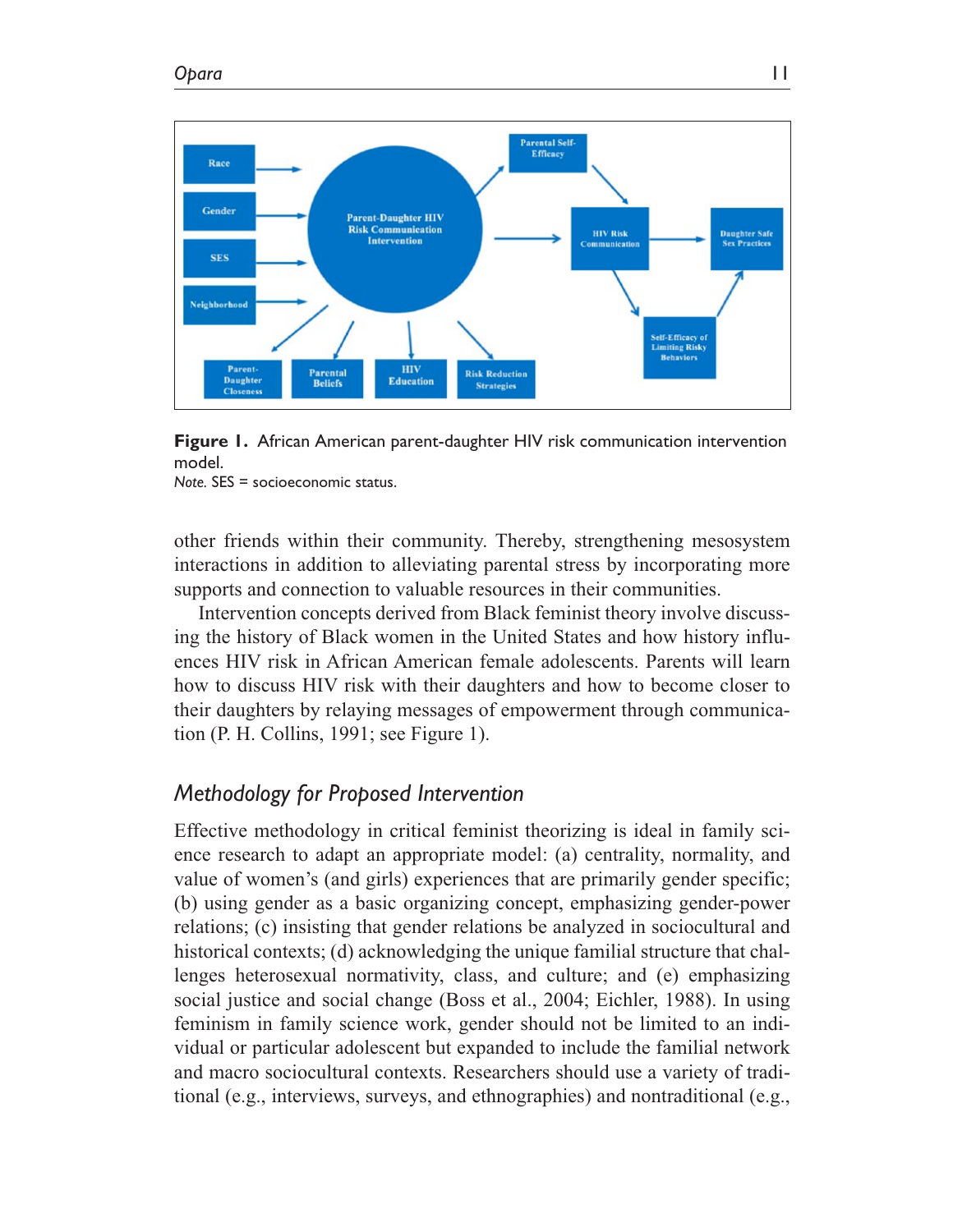poetry, diaries, and Photovoice) data sources to examine the lives of Black women and their families (Bell-Scott, 1995).

An explanatory sequential design is ideal to examine the lived experiences of African American female adolescents and their parents. Quantitative analysis and then qualitative analysis will evaluate the effects of the theoretical model in HIV risk conversations, and semistructured interviews with parents, designed based on the results of quantitative analyses, will discern experiences in the intervention, challenges, and suggestions to improve future parent-daughter interventions. Questions to be included in semistructured interviews with parents follow: What suggestions do you have to make the intervention more accessible to parents and daughters? What did you most like about the intervention? What was the most uncomfortable part of the intervention? How did you initiate conversations with your daughter?

Quantitative analyses will determine if the parent-daughter intervention was effective in increasing HIV risk communication and if parent-daughter HIV-risk communication predicts reduction in sexually risky behaviors in African American daughters. Multivariate analysis will test the relationship between the effects of parent-daughter intervention and sexual behavior in daughters. Ideally, the study will be longitudinal, affording the opportunity to examine the effects of the intervention at 6 months, 12 months, and 24 months, assessing if parent-daughter sexual-risk communication predicts a lower incidence of sexual risky behaviors over time.

Parents and daughters will receive pretest and posttest surveys with a follow-up survey after 3 months to examine if intervention effects are sustainable. Daughters in the study will also receive a posttest survey to assess (a) perceived parent-child sexual-risk communication, (b) sexually risky behaviors, and (c) self-efficacy to limit sexually risky behaviors. Qualitative analysis will be conducted for daughters in a semistructured format after examining quantitative results. An example of qualitative questions for daughters follows: What type of messages did your parents give you about HIV and sexual risk? What is your definition of risky sexual behavior? What does female empowerment mean to you? How do you view yourself?

### *Quantitative Measures for Parents*

- 1. Self-Efficacy for Talking about Sex Scale (Dilorio et al., 2001).
- 2. Child-Parent Relationship Scale (CPRS; Pianta, 1992).
- 3. HIV Transmission Knowledge Scale (Carey & Schroder, 2002).
- 4. Parent-Child Sexual Risk Communication for Parents (Hutchinson & Cooney, 1998).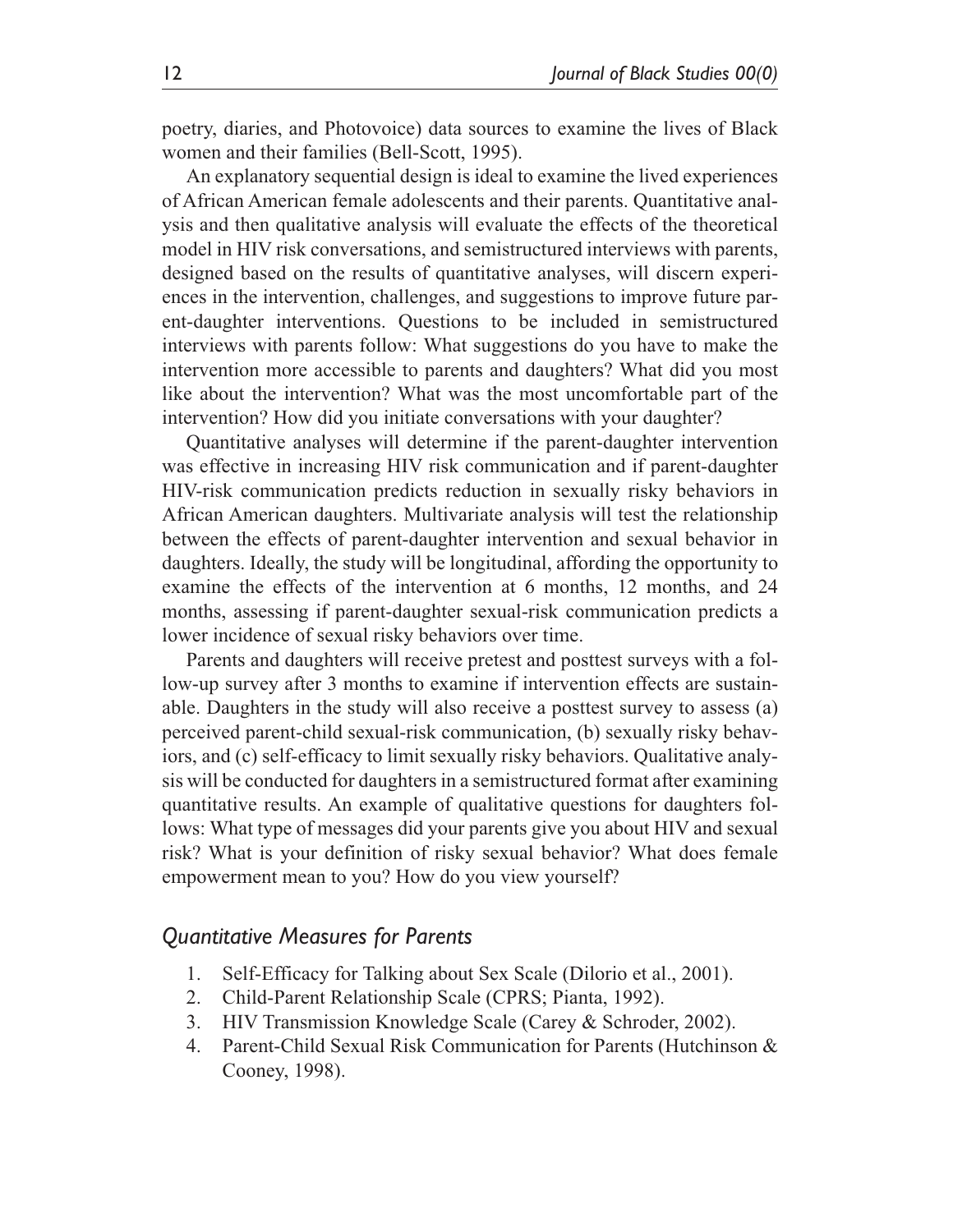## *Quantitative Measures for Daughters*

- 1. Brief HIV Knowledge Scale (Carey & Schroder, 2002).
- 2. Parent-Teen Sexual Risk Communication Scale (Hutchinson, 2007; Hutchinson & Cooney, 1998).
- 3. Safe Sex Behavior Questionnaire (Dilorio, Parsons, Lehr, Adame, & Carlone, 1992).
- 4. Self-Efficacy for Limiting Sexual Risk Behaviors (Smith, McGraw, Costa, & McKinlay, 1996). This scale should be modified to include questions regarding intravenous drug usage, which is a risk factor in HIV diagnoses.

Researchers will visit parents and children every 6 months to provide parents with new information on HIV prevention and ask parents to express their concerns and challenges, if any, regarding progress in their relationship with their daughters. Daughters will take part in focus groups to discuss challenges in communicating with their parents about sex and perceived barriers they may continue to face in their communities.

# **Implications**

Viewing African American female adolescents through a Black feminist lens acknowledges their experiences and interlocking and contributing factors that limit their ability to reduce HIV risk. Through an ecological lens, Black feminism acknowledges the impact of multiple culturally relevant systems in their lives that contribute to peer, family, and community dynamics, affecting their development. Parents of African American female adolescents have a difficult role in protecting their daughters while challenging the often-subtle messages of sexually risky behaviors, due to the normalization of racism and sexism. Parent-child interventions focused on African American daughters must address the historical impact and shared cultural experience of African American families, altering their views of society and themselves and shaping their behaviors and communication patterns.

Understanding the impact of community factors and interlocking systems that affect healthy development in African American female adolescents is essential in an effective HIV risk intervention. Those implementing a community-based intervention when working with families must remain aware of barriers and influences that can affect the effectiveness of the intervention and understand factors moderating the phenomena in the community (Bronfenbrenner & Cochran, 1976). Parents may be unaware of structural barriers and normalized sexually exploited images that influence their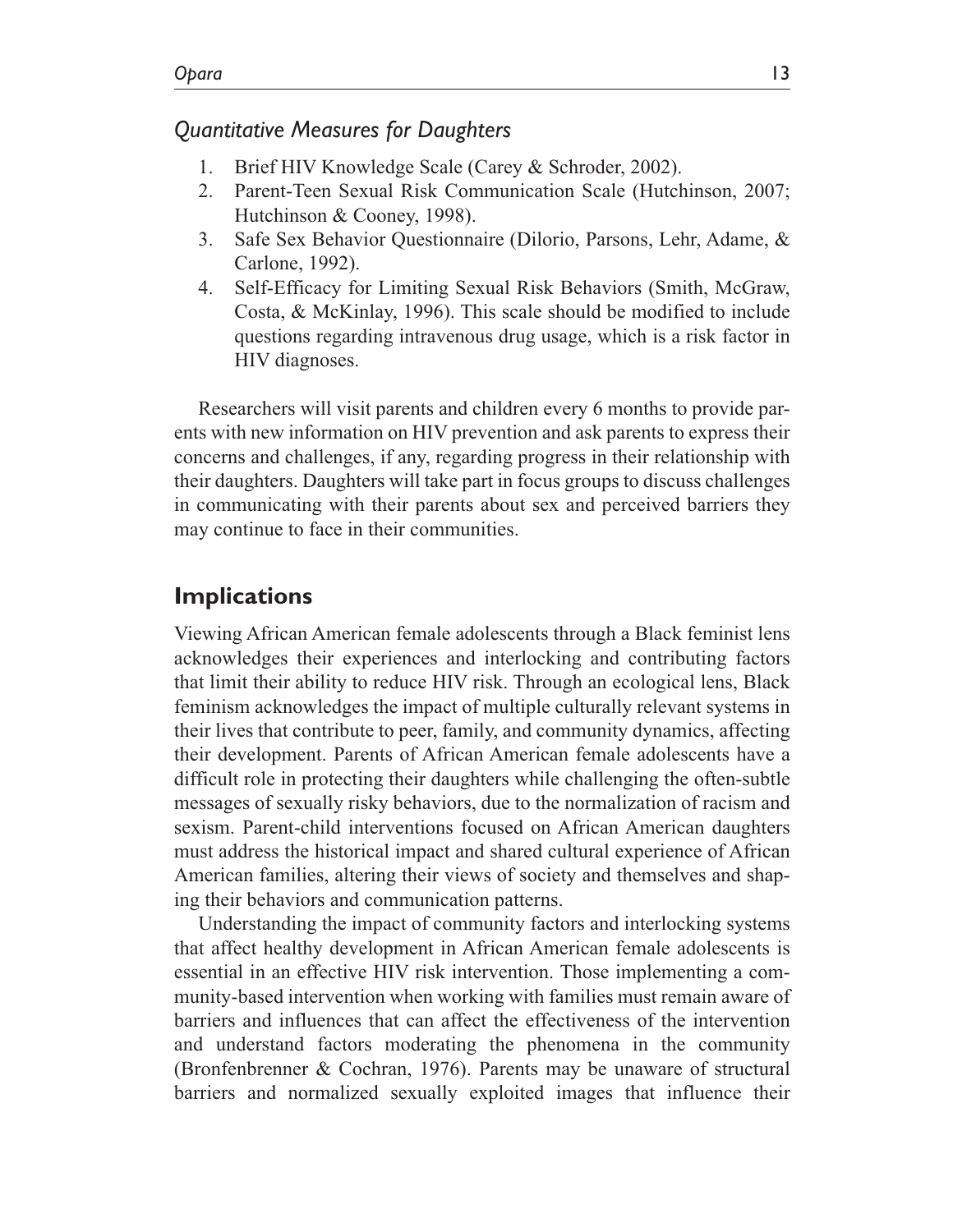daughter's sexual identities and behaviors. Using Black feminist concepts in the proposed parent-daughter intervention, specifically when teaching parents about risk-reduction strategies and the history of African American girls and women, should increase parents' self-efficacy in talking to their daughters about sexual risk and simultaneously increase daughters' self-efficacy to engage in safe sexual behaviors. Through messages of empowerment and reflection on Black women's historical oppression and influence, we hope to influence African American female adolescents to protect their health.

### **Declaration of Conflicting Interests**

The author declared no potential conflicts of interest with respect to the research, authorship, and/or publication of this article.

#### **Funding**

The author received no financial support for the research, authorship, and/or publication of this article.

#### **References**

- Acker, J. (1973). Women and social stratification: A case of intellectual sexism. *American Journal of Sociology*, *78*, 936-945. doi:10.1086/225411
- Andersen, M. L., & Collins, P. H. (2014). Conceptualizing race, class, and gender. In *Race, class, and gender: An anthology* (pp. 443-448). Belmont, CA: Wadsworth.
- Aronowitz, T., Rennells, R. E., & Todd, E. (2006). Ecological influences of sexuality on early adolescent African American females. *Journal of Community Health Nursing*, *2*, 113-125.
- Bandura, A. (1982). Self-efficacy mechanism in human agency. *American Psychologist*, *37*, 122-147. doi:10.1037/0003-066X.37.2.122
- Bell-Scott, P. (1995). *Life notes: Personal writings by contemporary Black women*. New York, NY: W. W. Norton.
- Bettinger, J. P., Celentano, D. S., Curriero, F. P., Adler, N. P., Millstein, S. P., & Ellen, J. M. (2004). Does parental involvement predict new sexually transmitted diseases in female adolescents? *Archives of Pediatrics & Adolescent Medicine*, *7*, 666-670. doi:10.1001/archpedi.158.7.666
- Boss, P. G., Doherty, W. J., LaRossa, R., Schumm, W. R., & Steinmetz, S. K. (2004). Family theories and methods. In *Sourcebook of family theories and methods* (pp. 3-30), New York, NY: Springer.
- Bronfenbrenner, U. (1979). *The ecology of human development: Experiments by nature and design*. Cambridge, MA: Harvard University.
- Bronfenbrenner, U. (1986). Ecology of the family as a context for human development: Research perspectives. *Developmental Psychology*, *22*, 723-742. doi:10.1037/0012-1649.22.6.723
- Bronfenbrenner, U., & Cochran, N. (1976). *The comparative ecology of human development: A research proposal* (Working paper). Ithaca, NY: Cornell University.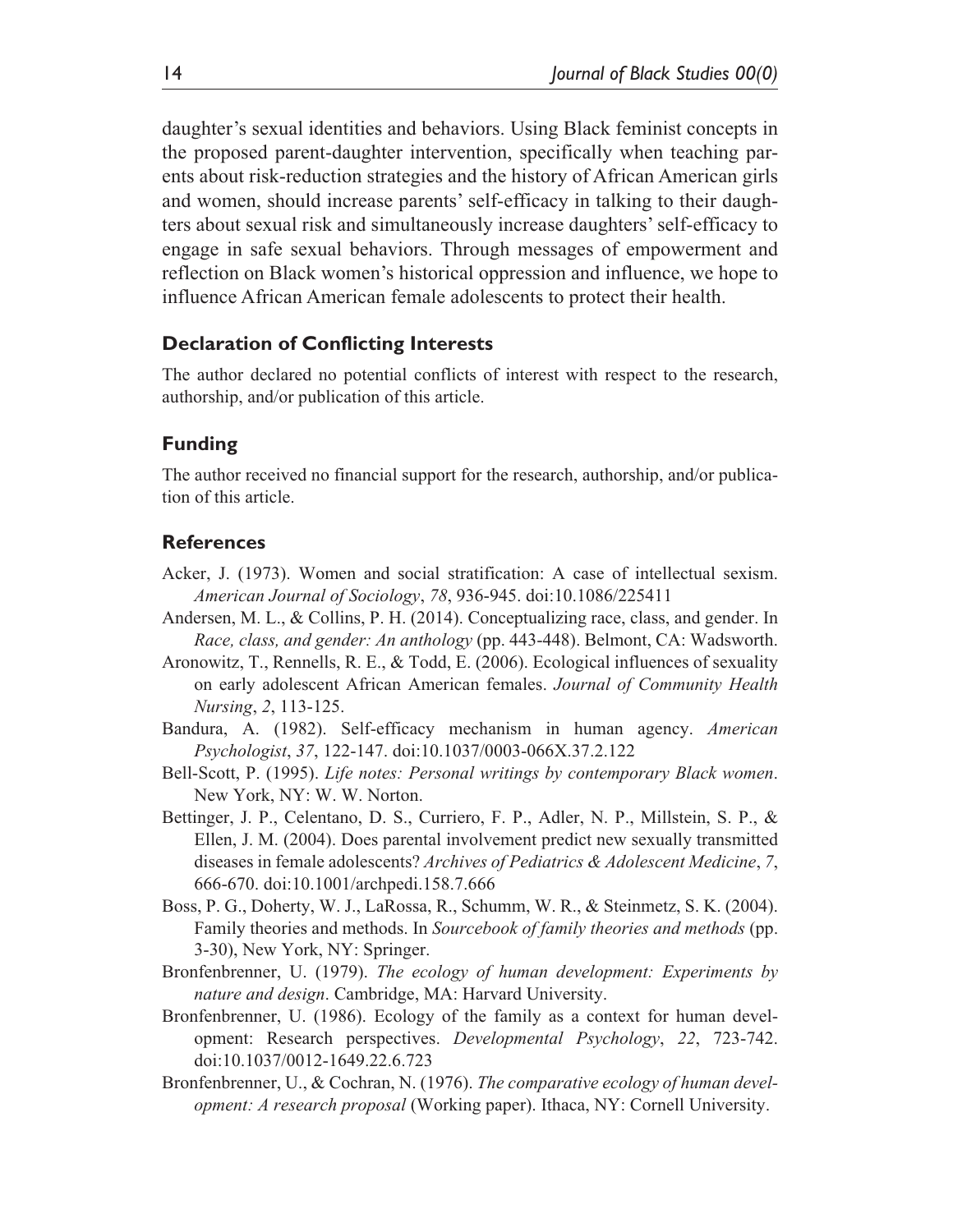- Brown, D. L., Rosnick, C. B., Webb-Bradley, T., & Kirner, J. (2014). Does daddy know best? Exploring the relationship between paternal sexual communication and safe sex practices among African-American women. *Sex Education*, *14*, 241- 256. doi:10.1080/14681811.2013.868800
- Carey, M. P., & Schroder, K. E. E. (2002). Development and psychometric evaluation of the brief HIV knowledge questionnaire. *AIDS Education and Prevention*, *14*, 172-182. Retrieved from https://www.ncbi.nlm.nih.gov/pmc/articles/ PMC2423729/
- Cederbaum, J., Hutchinson, M., Duan, L., & Jemmott, L. (2013). Maternal HIV serostatus, mother-daughter sexual risk communication and adolescent HIV risk beliefs and intentions. *AIDS and Behavior*, *17*, 2540-2553. doi:10.1007/s10461- 012-0218-x
- Centers for Disease Control and Prevention. (2013a). *Estimated HIV incidence among adults and adolescents in the United States, 2007-2010* (HIV Surveillance Supplemental Report, Vol. 17, No. 4).Retrieved from http://www.cdc.gov/hiv/ pdf/statistics\_hssr\_vol\_17\_no\_4.pdf
- Centers for Disease Control and Prevention. (2013b). *Sexually transmitted disease surveillance 2012*. Retrieved from http://www.cdc.gov/std/stats12/Surv2012.pdf
- Collins, M. L., Baiardi, J. M., Tate, N. H., & Rouen, P. A. (2015). Exploration of social, environmental and familial influences on the sexual health practices of urban African American adolescents. *Western Journal of Nursing Research*, *37*, 1441-1457. doi:10.1177/0193945914539794
- Collins, P. H. (1991). *Black feminist thought: Knowledge, consciousness, and the politics of empowerment*. New York, NY: Routledge.
- Collins, P. H. (2000). *Black feminist thought: Knowledge, consciousness and the politics of empowerment*. New York, NY: Routledge.
- Combahee River Collective. (1979). *The Combahee river collective statement*. New York, NY: Kitchen Table Women of Color. Retrieved from http://circuitous.org/ scraps/combahee.html
- Crenshaw, K. (1989). Demarginalizing the intersection of race and sex: A Black feminist critique of antidiscrimination doctrine, feminist theory and antiracist politics. *University of Chicago Legal Forum*, *1989*, Article 8. Retrieved from http://chicagounbound.uchicago.edu/cgi/viewcontent.cgi?article=1052&context=uclf
- Davis, A. Y. (1981). *Women, race, & class*. New York, NY: Vintage.
- Dilorio, C., Dudley, W., Wang, D., Wasserman, J., Eichler, M., Belcher, L., & West-Edwards, C. (2001). Measurement of parenting self-efficacy and outcome expectancy related to discussions about sex. *Journal of Nursing Measurement*, *9*, 135-149. Retrieved from https://libres.uncg.edu/ir/uncg/f/W\_Dudley\_ Measurement\_2001.pdf
- Dilorio, C., Parsons, M., Lehr, S., Adame, D., & Carlone, J. (1992). Measurement of safe sex behavior in adolescents and young adults. *Nursing Research*, *41*, 203- 208. doi:10.1097/00006199-199207000-00003
- Dittus, P., & Jaccard, J. (2000). Adolescents' perceptions of maternal disapproval of sex: Relationship to sexual outcomes. *Journal of Adolescent Health*, *26*, 268-278. doi:10.1016/S1054-139X(99)00096-8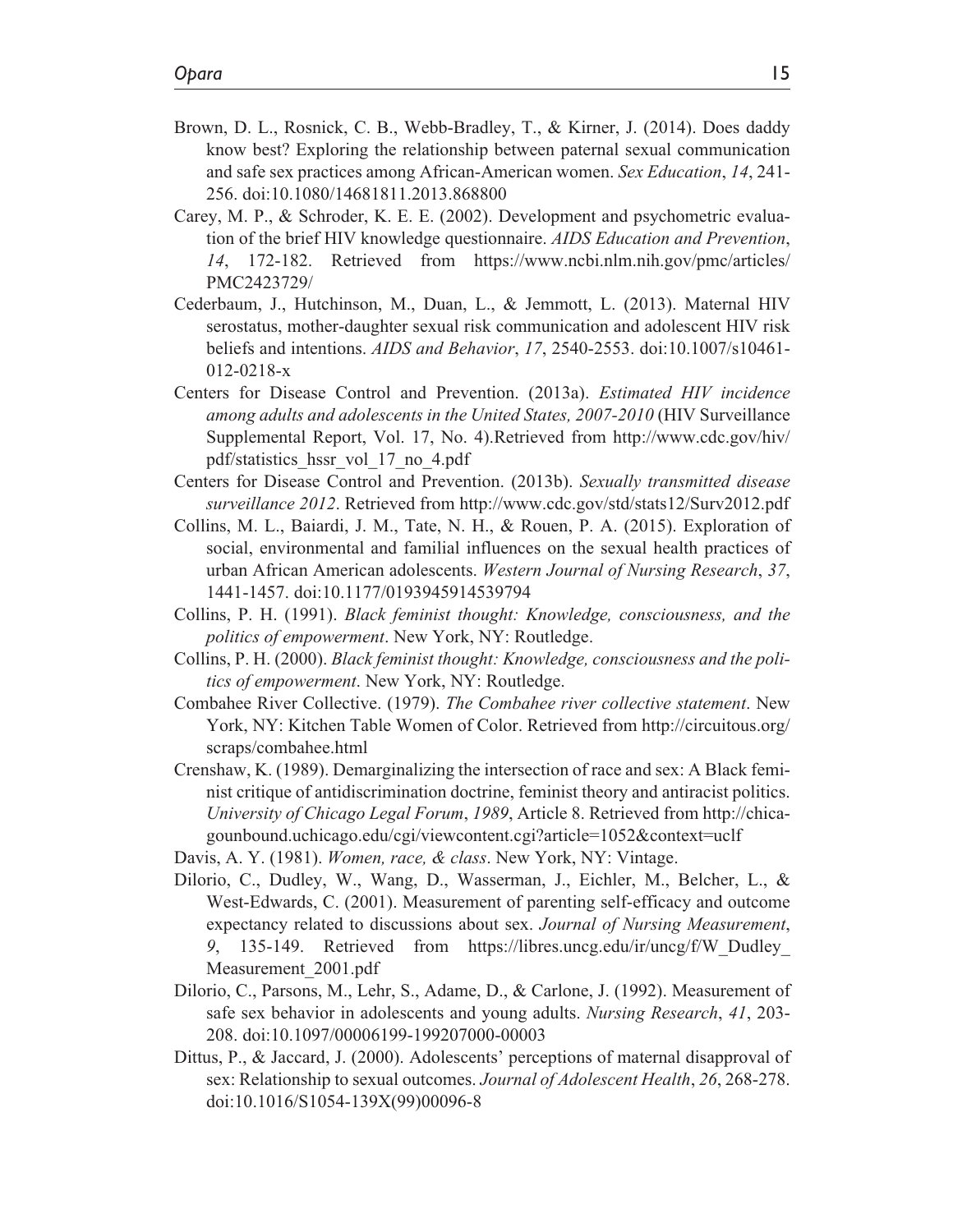- Dittus, P., Miller, K. S., Kotchick, B. A., & Forehand, R. (2004). Why parents matter!: The conceptual basis for a community-based HIV prevention program for the parents of African American youth. *Journal of Child and Family Studies*, *13*, 5-20. doi:10.1023/B:JCFS.0000010487.46007.08
- Eichler, M. (1988). *Nonsexist research methods: A practical guide*. Boston, MA: Allen & Unwin.
- Few, A. L. (2007). Integrating Black consciousness and critical race feminism into family studies research. *Journal of Family Issues*, *28*, 452-473.
- Floyd, L. J., & Brown, Q. (2013). Attitudes towards and sexual partnerships with drug dealers among young adult African American females in socially disorganized communities. *Journal of Drug Issues*, *2*, 154-165. doi:10.1177/0022042612467009
- Gentry, Q., Elifson, K., & Sterk, C. (2005). Aiming for more relevant HIV risk reduction: A Black feminist perspective for enhancing HIV intervention for lowincome African American women. *AIDS Education and Prevention*, *17*, 238-252. doi:10.1521/aeap.17.4.238.66531
- Guilamo-Ramos, V., Bouris, A., Jaccard, J., Gonzalez, B., McCoy, W., & Aranda, D. (2011). A parent-based intervention to reduce sexual risk behavior in early adolescence: Building alliances between physicians, social workers, and parents. *Journal of Adolescent Health*, *48*, 159-163. doi:10.1016/j.jadohealth.2010.06.007
- Guilamo-Ramos, V., Dittus, P., Jaccard, J., Goldberg, V., Casillas, E., & Bouris, A. (2006). The content and process of mother-adolescent communication about sex in Latino families. *Social Work Research*, *30*, 169-181. doi:10.1093/ swr/30.3.169
- Guilamo-Ramos, V., Jaccard, J., Dittus, P, Gonzalez, B., & Bouris, A. (2008). A conceptual framework for the analysis of risk and problem behaviors: The case of adolescent sexual behavior. *Social Work Research, 32*, 29-45.
- Guilamo-Ramos, V., Lee, J. J., & Jaccard, J. (2016). Parent-adolescent communication about contraception and condom use. *JAMA Pediatrics*, *170*, 14-16. doi:10.1001/jamapediatrics.2015.3109
- Holman, A., & Kellas, J. K. (2015). High school adolescents' perceptions of the parent–child sex talk: How communication, relational, and family factors relate to sexual health. *Southern Communication Journal*, *80*, 388-403. doi:10.1080/104 1794X.2015.1081976
- hooks, b. (1984). *Feminist theory: From margin to center*. New York, NY: Routledge.
- Hutchinson, M. K. (2007). The parent–teen sexual risk communication scale (PTSRC-III): Instrument development and psychometrics. *Nursing Research*, *56*, 1-8. doi:10.1097/00006199-200701000-00001
- Hutchinson, M. K., & Cooney, T. M. (1998). Patterns of parent-teen sexual risk communication: Implications for intervention. *Family Relations*, *47*, 185-194. doi:10.2307/585923
- Hutchinson, M. K., Jemmott, I. B., Sweet Jemmott, L., Braverman, P., & Fong, G. T. (2003). The role of mother–daughter sexual risk communication in reducing sexual risk behaviors among urban adolescent females: A prospective study. *Journal of Adolescent Health*, *33*, 98-107. doi:10.1016/S1054-139X(03)00183-6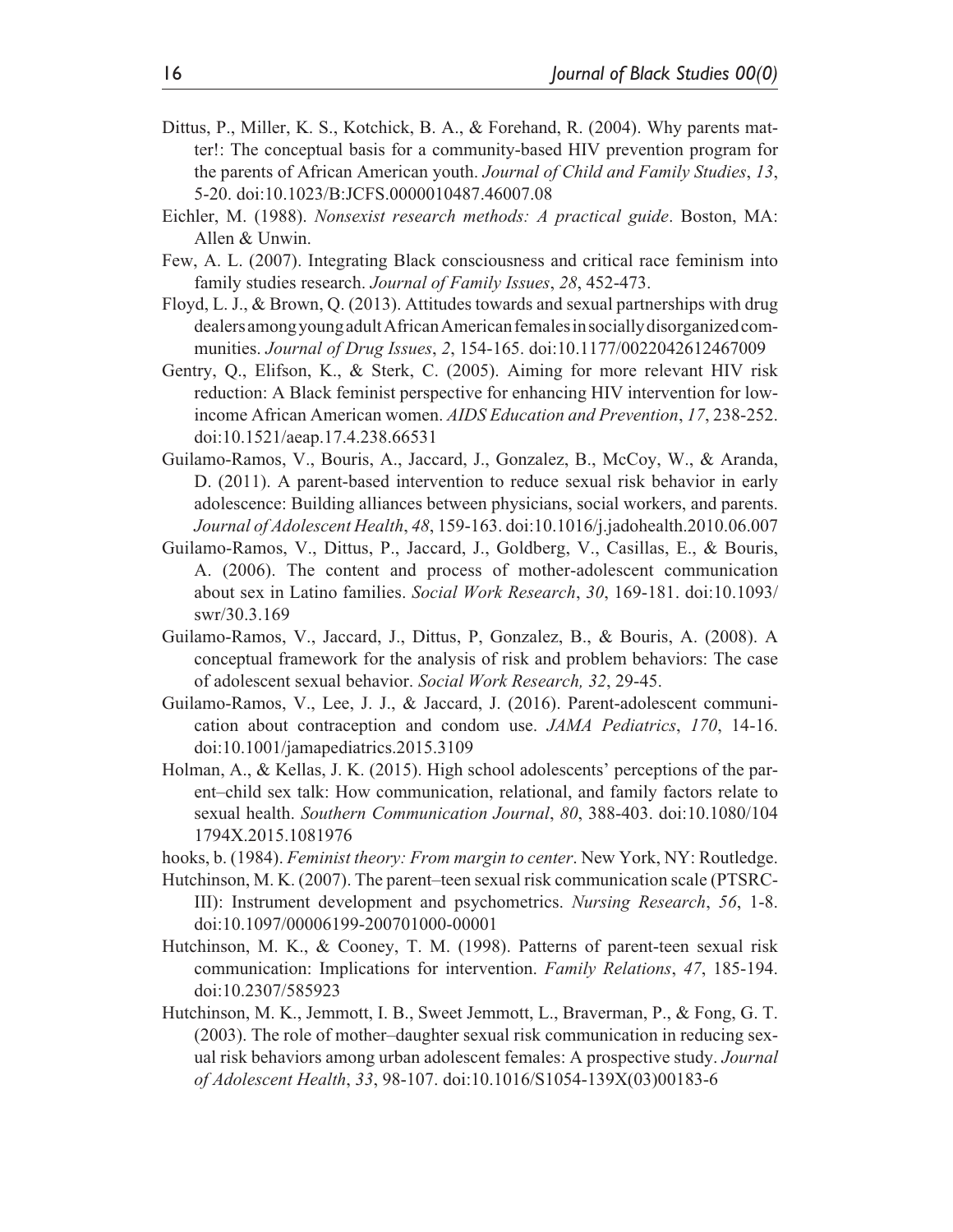- Jaccard, J., Dittus, P. J., & Gordon, V. V. (2000). Parent-teen communication about premarital sex: Factors associated with the extent of communication. *Journal of Adolescent Research*, *15*, 187-208. doi:10.1177/0743558400152001
- Jackson, J. M., Seth, P., DiClemente, R. J., & Lin, A. (2015). Association of depressive symptoms and substance use with risky sexual behavior and sexually transmitted infections among African American female adolescents seeking sexual health care. *American Journal of Public Health*, *105*, 2137-2142. doi:10.2105/ AJPH.2014.302493
- Kalichman, S., Stein, J. A., Malow, R., Averhart, C., Devieux, J., Jennings, T., . . .Feaster, D. J. (2002). Predicting protected sexual behaviour using the information-motivation behaviour skills model among adolescent substance abusers in court-ordered treatment. *Psychology, Health, & Medicine*, *7*, 327-338. doi:10.1080/13548500220139368
- Khurana, A., & Cooksey, E. C. (2012). Examining the effect of maternal sexual communication and adolescents' perceptions of maternal disapproval on adolescent risky sexual involvement. *Journal of Adolescent Health*, *51*, 557-565. doi:10.1016/j.jadohealth.2012.03.007
- Lavee, Y., & Dollahite, D. C. (1991). The linkage between theory and research in family science. *Journal of Marriage and the Family*, *2*, 361-373.
- Leventhal, T., & Brooks-Gunn, J. (2000). The neighborhoods they live in: The effects of neighborhood residence on child and adolescent outcomes. *Psychological Bulletin*, *126*, 309-337. doi:10.1037//0033-2909.126.2.309
- Lorde, A. (1984). *Sister outsider*. New York, NY: Crown.
- Miller, K. S., Clark, L. F., & Moore, J. S. (1997). Sexual initiation with older male partners and subsequent HIV risk behavior among female adolescents. *Family Planning Perspectives*, *29*, 212-214.
- Miller, K.S., Forehand, R., & Kotchick, B.A. (1999). Adolescent sexual behavior in two ethnic minority samples: The role of family variables. *Journal of Marriage and the Family, 61*, 86-98. doi:10.2307/353885
- Mitchell, C. M., Kaufman, C. E., & Beals, J. (2005). Resistive efficacy and multiple sexual partners among American Indian young adults: A parallel-process latent growth curve model. *Applied Developmental Science*, *9*, 160-171.
- Murphy, D. A., Roberts, K. J., & Herbeck, D. M. (2012). HIV-positive mothers' communication about safer sex and STD prevention with their children. *Journal of Family Issues*, *33*, 136-157. doi:10.1177/0192513X11412158
- Pianta, R. C. (1992). *Child-Parent Relationship Scale*. Charlottesville: University of Virginia.
- Raiford, J. L., Seth, P., & DiClemente, R. J. (2013). What girls won't do for love: Human immunodeficiency virus/sexually transmitted infections risk among young African-American women driven by a relationship imperative. *Journal of Adolescent Health*, *52*, 566-571.
- Romer, D., Stanton, B., Galbraith, J., Feigelman, S., Black, M. M., & Li, X. (1999). Parental influence on adolescent sexual behavior in high-poverty settings.